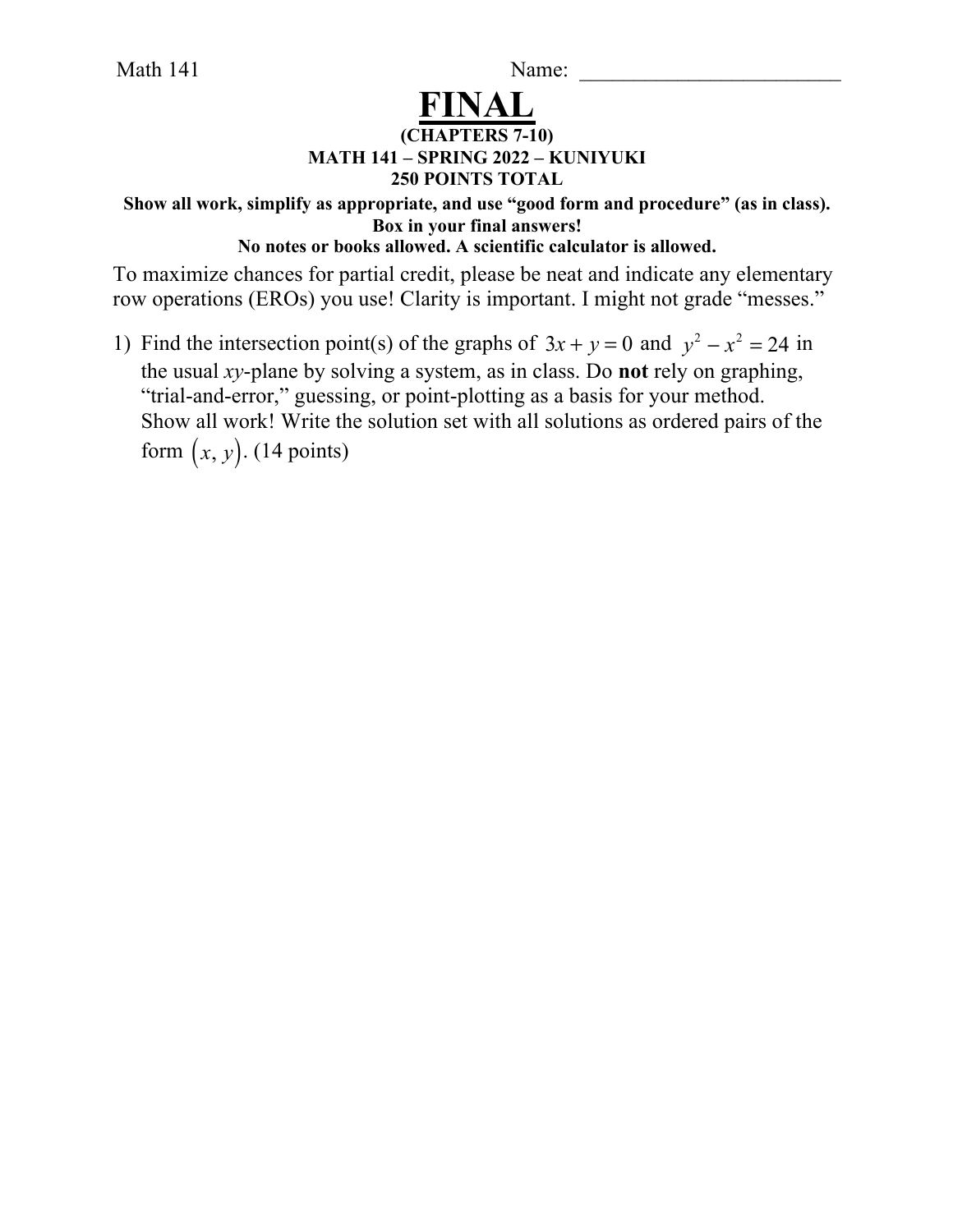2) Write the PFD (Partial Fraction Decomposition) for  $\frac{2x+59}{x^2-2x+59}$ . You must find the unknowns in the PFD Form. Show all work, as in class! (17 points)  $x^2 + 3x - 10$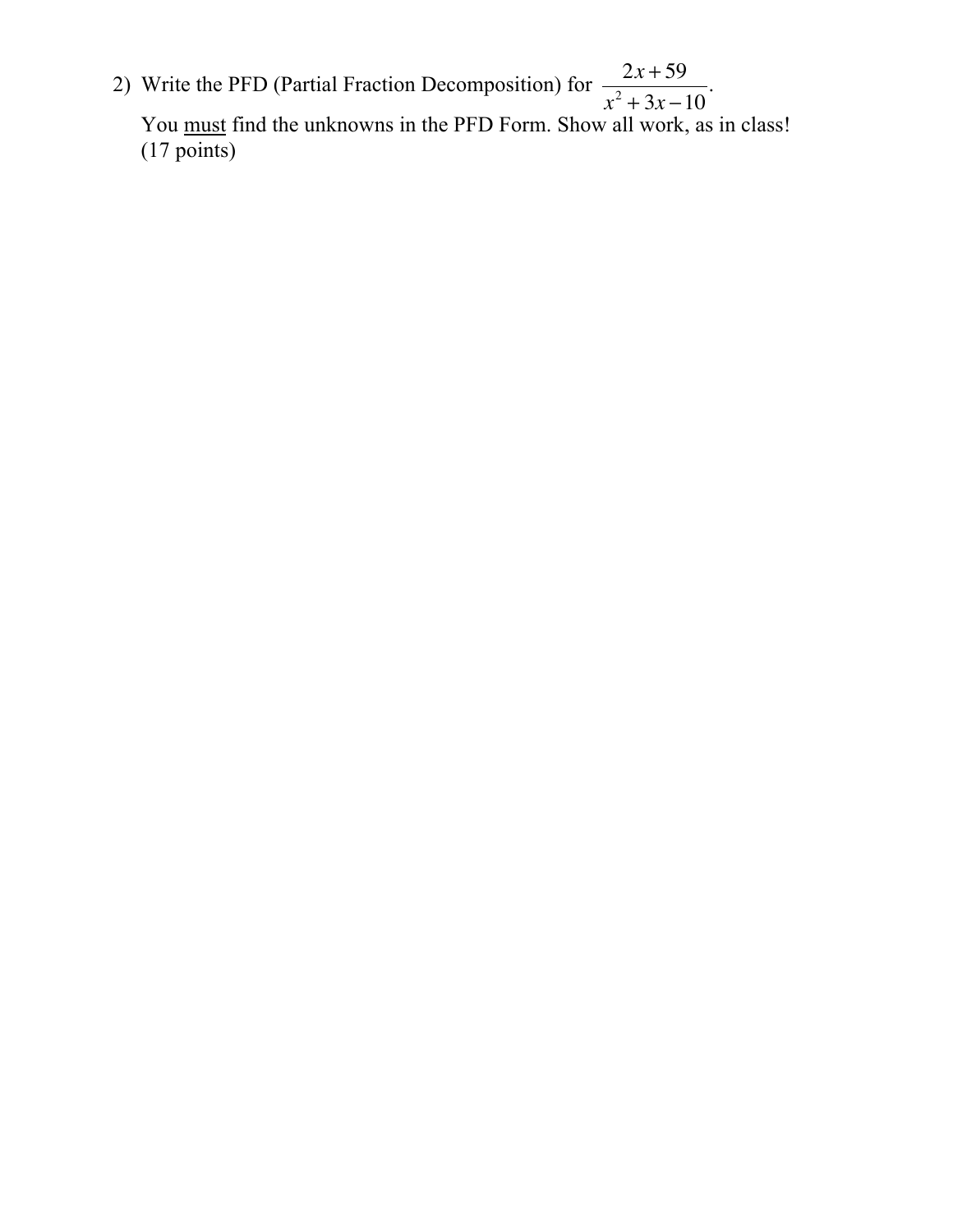3) Write the PFD (Partial Fraction Decomposition) for  $\frac{3x-17x+10}{x-16}$ .  $9x^2 - 17x + 10$  $(x-3)(x^2+1)$ 

You must find the unknowns in the PFD Form. Show all work, as in class! (17 points)

4) Write the PFD (Partial Fraction Decomposition) Form for . Do <u>not</u> find the unknowns  $(A, B, \text{ etc.})$ . (7 points) 1  $x^3(x^2+1)$ 

5) Let 
$$
A = \begin{bmatrix} 1 & 5 & 3 & 0 & 0 \\ 0 & 0 & 1 & 2 & -3 \\ 0 & 0 & 0 & 1 & 4 \end{bmatrix}
$$
. (6 points)  
\na) What is the size of A? Box in one:  
\nb) Is A in row-echelon form? Box in one:  $3 \times 5$  5 × 3  
\nc) Is A in reduced row-echelon (RRE) form? Box in one: Yes No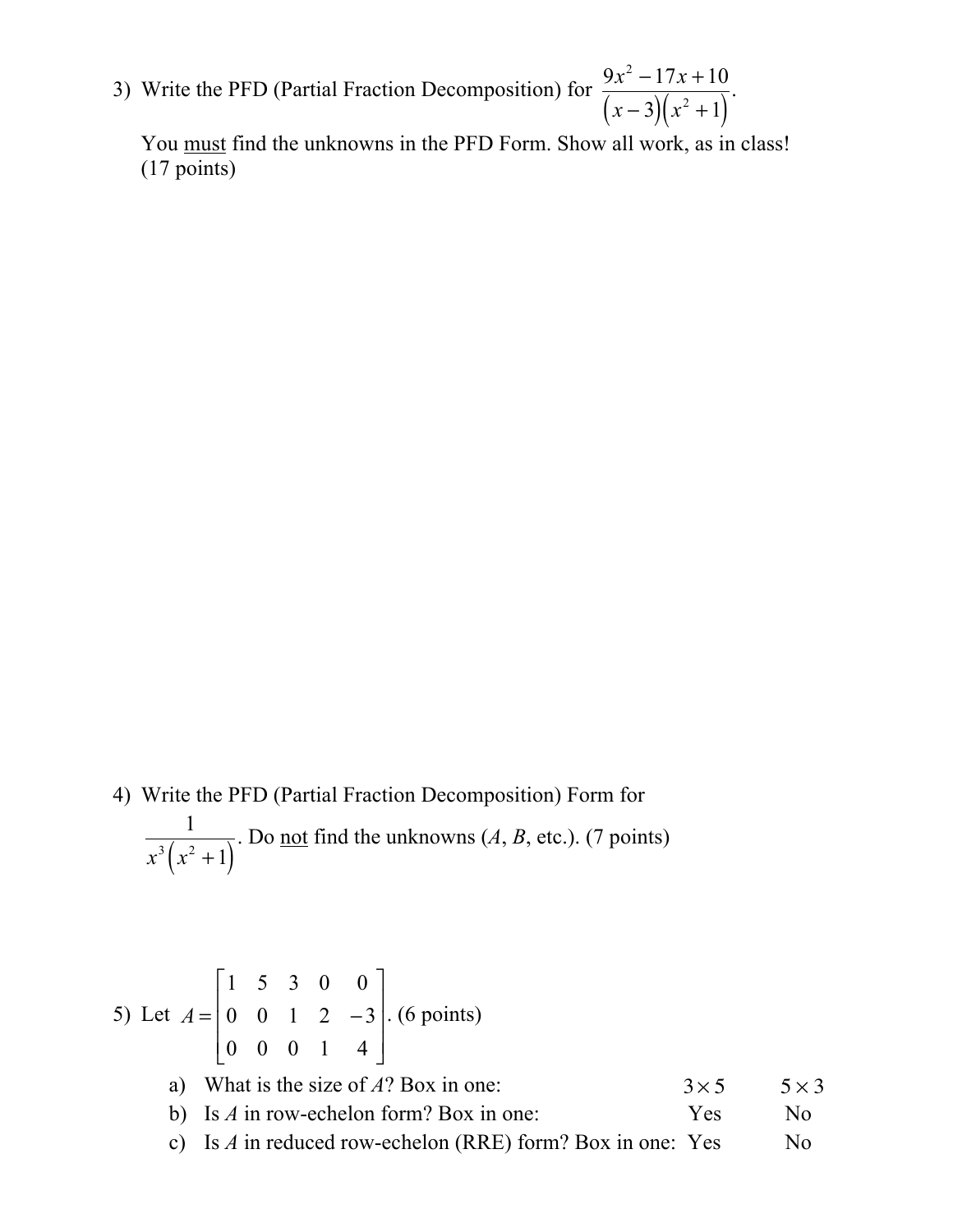6) Solve the system below using matrices and Gaussian Elimination with Back-Substitution (or Gauss-Jordan Elimination, if you prefer). Write your solution as an ordered triple of the form  $(x, y, z)$  in a solution set.

Clearly indicate the elementary row operations (EROs) you are applying. **Your final matrix must be in row-echelon form.** (30 points)

$$
\begin{cases}\n-3x + 14y - 8z &= 42 \\
4x - 6y - z &= -1 \\
x - 4y + 3z &= -13\n\end{cases}
$$

**YOU MAY CONTINUE ON THE BACK OF THE TEST.**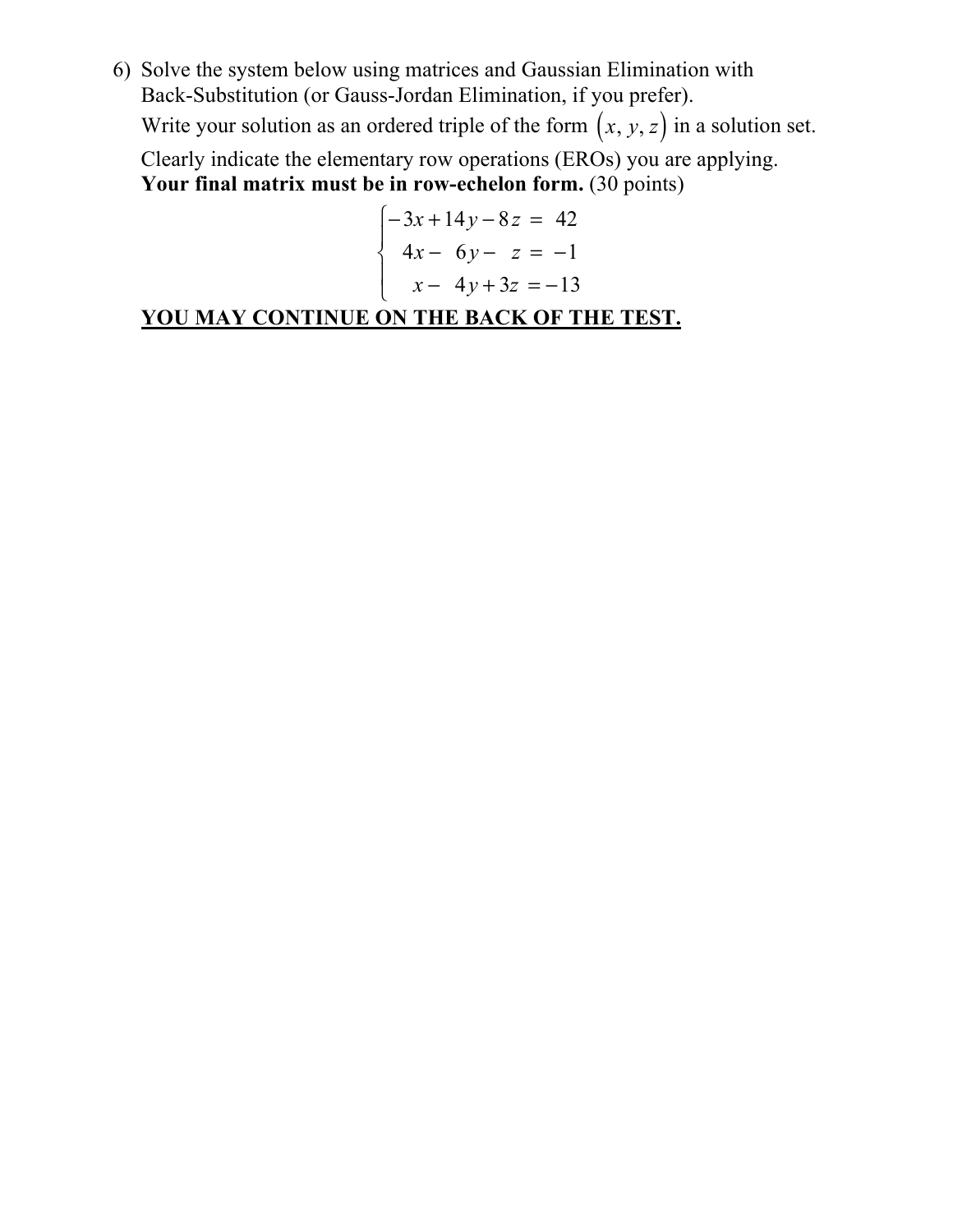7) Let 
$$
A = \begin{bmatrix} 3 & -1 & 2 \\ 0 & 4 & 1 \\ 2 & -3 & 0 \end{bmatrix}
$$
 and  $B = \begin{bmatrix} 4 & -1 \\ 2 & 0 \\ 3 & 1 \end{bmatrix}$ . (13 points total)

a) Find the matrix product *AB*. (10 points)

b) The matrix product *BA* is ... (Box in one:). (3 points)

- i. a matrix of size  $2 \times 3$
- ii. a matrix of size  $3 \times 2$
- iii. undefined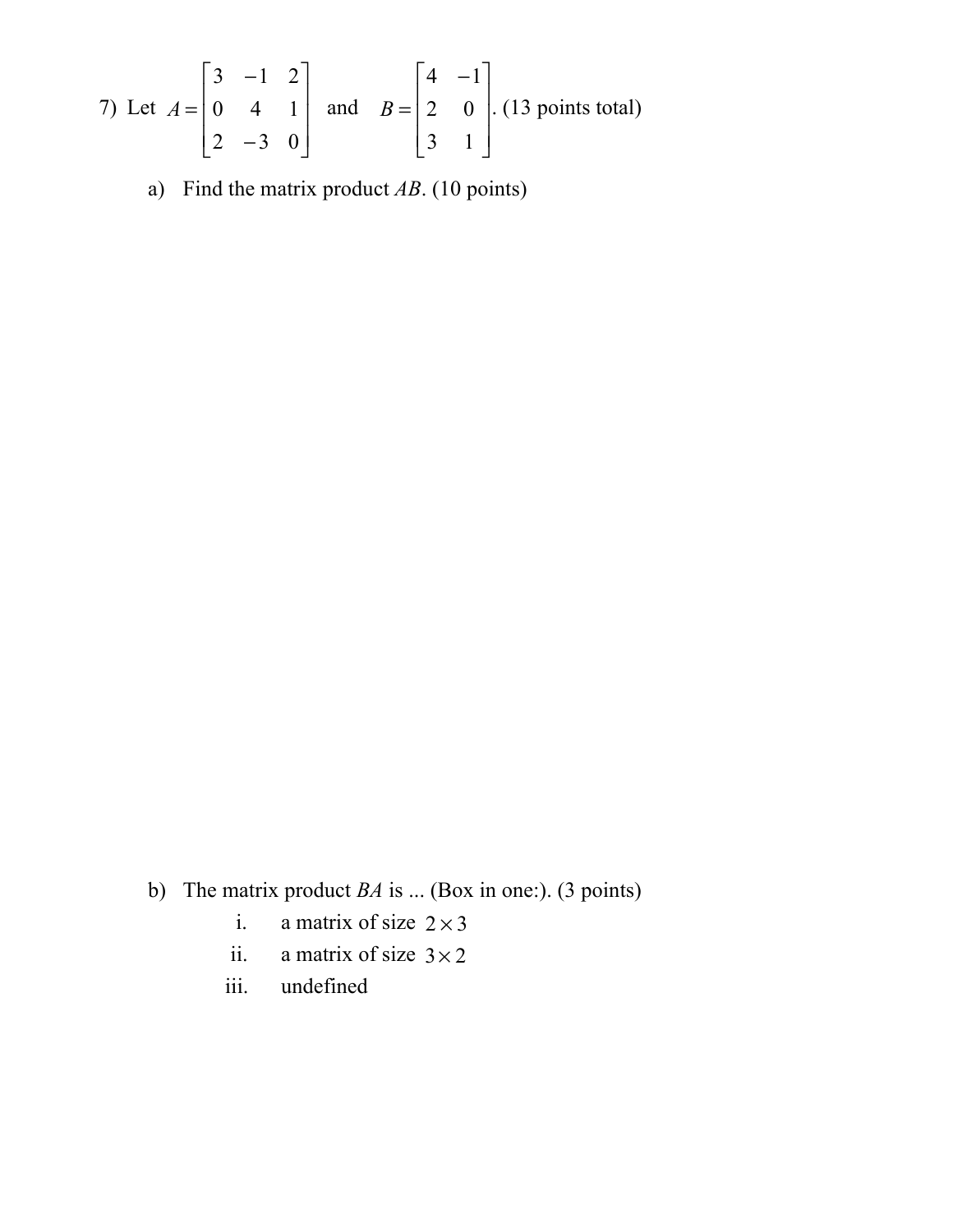8) Let  $A = \begin{vmatrix} -2 & -1 & 3 \end{vmatrix}$ . Show all work, as in class. (25 points total) 3 5 0  $-2$   $-1$  3 2 6 1  $\mathsf{L}$ ⎣  $\mathsf{I}$  $\mathsf{I}$  $\mathsf{L}$  $\overline{\phantom{a}}$ ⎦  $\overline{\phantom{a}}$  $\overline{\phantom{a}}$  $\overline{\phantom{a}}$ 

a) Find  $det(A)$  using Sarrus's Rule, the method using diagonals. (10 points)

b) Find  $det(A)$  using the Expansion by Cofactors Method. Show all work, as in class. (15 points)

9) Solve the equation 
$$
\begin{vmatrix} 5-\lambda & 1 \\ 3 & 3-\lambda \end{vmatrix} = 0
$$
 for  $\lambda$  (lambda).

Note: In doing so, you are finding the eigenvalues of the matrix  $\begin{bmatrix} 1 & 1 \\ 0 & 0 \end{bmatrix}$ . (7 points) 5 1 3 3  $\mathsf{L}$ ⎣  $\begin{vmatrix} 5 & 1 \\ 3 & 3 \end{vmatrix}$ ⎦  $\overline{\phantom{a}}$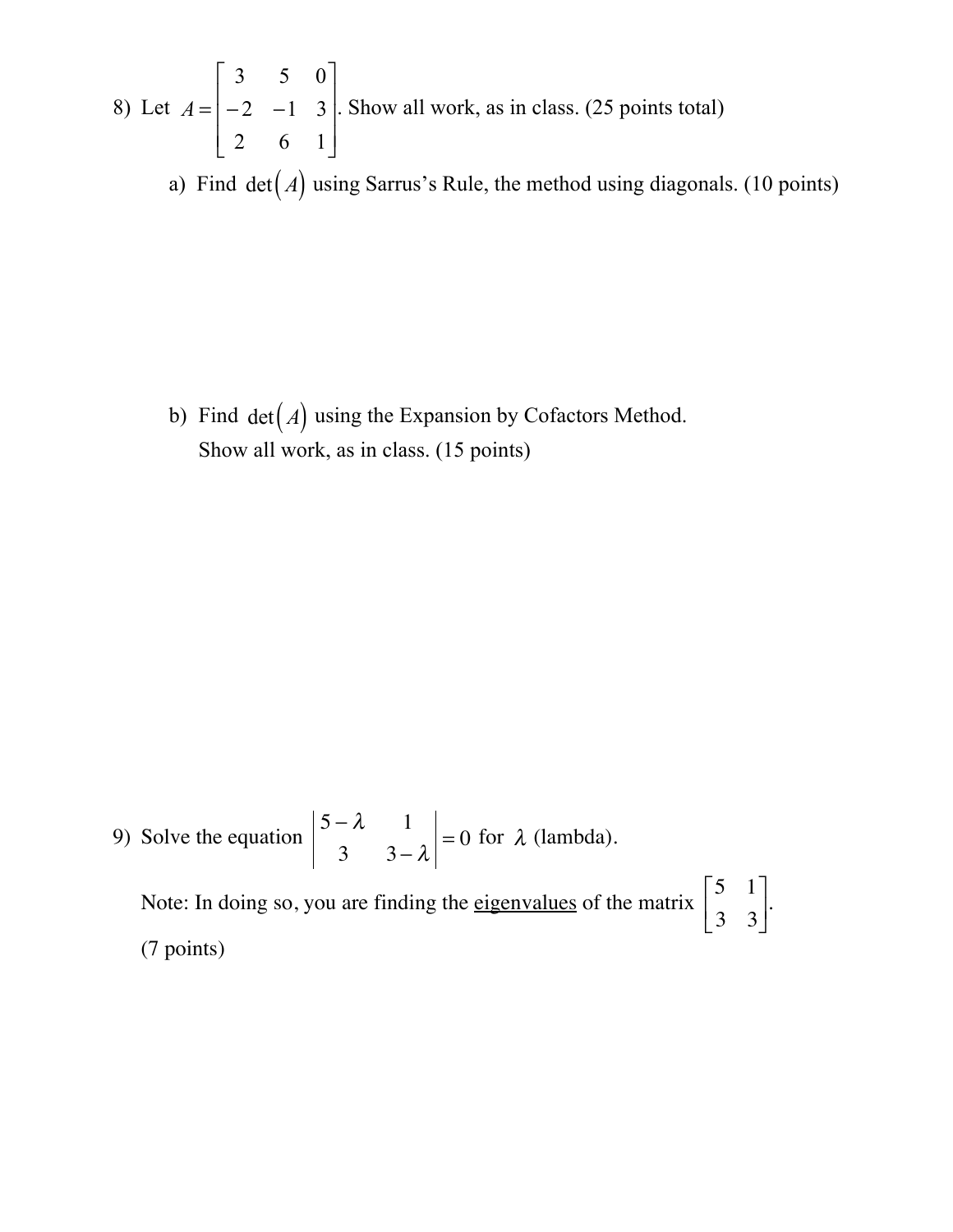10) Simplify completely: 
$$
\frac{(3n+2)!}{(3n)!}
$$
  $(n \in \mathbb{Z}^+)$ . (4 points)

11) Evaluate: 
$$
\sum_{k=2}^{4} (2^{k} - 1)
$$
. (7 points)

12) Consider the sequence:  $-\frac{1}{2}, \frac{1}{2}, -\frac{1}{4}, \frac{1}{5}, -\frac{1}{6}, ...$ 2  $\frac{1}{2}$ 3  $, -\frac{1}{4}$ 4  $\frac{1}{\sqrt{2}}$ 5  $, -\frac{1}{6}$ 6 , ...

Write a nonrecursive expression (formula) for the apparent general  $n<sup>th</sup>$  term,  $a_n$ , for this sequence. Let  $a_1$  be the initial term; that is, assume that *n* begins with 1. (5 points)

- 13) Consider the arithmetic sequence: 8, 5, 2, -1, -4, ... (12 points total)
	- a) What is *d*, the common difference of this sequence?
	- b) Write a nonrecursive expression (formula) for the general  $n^{\text{th}}$  term,  $a_n$ , for this sequence. Let  $a_1$  be the initial term; that is, assume that *n* begins with 1.
	- c) Find  $a_{100}$ .
- 14) Consider the infinite geometric series:  $4-4+4-4+...$  (4 points total) a) What is  $r$ , the common ratio of this series?
	- b) Is this series convergent or divergent? Box in one: Convergent Divergent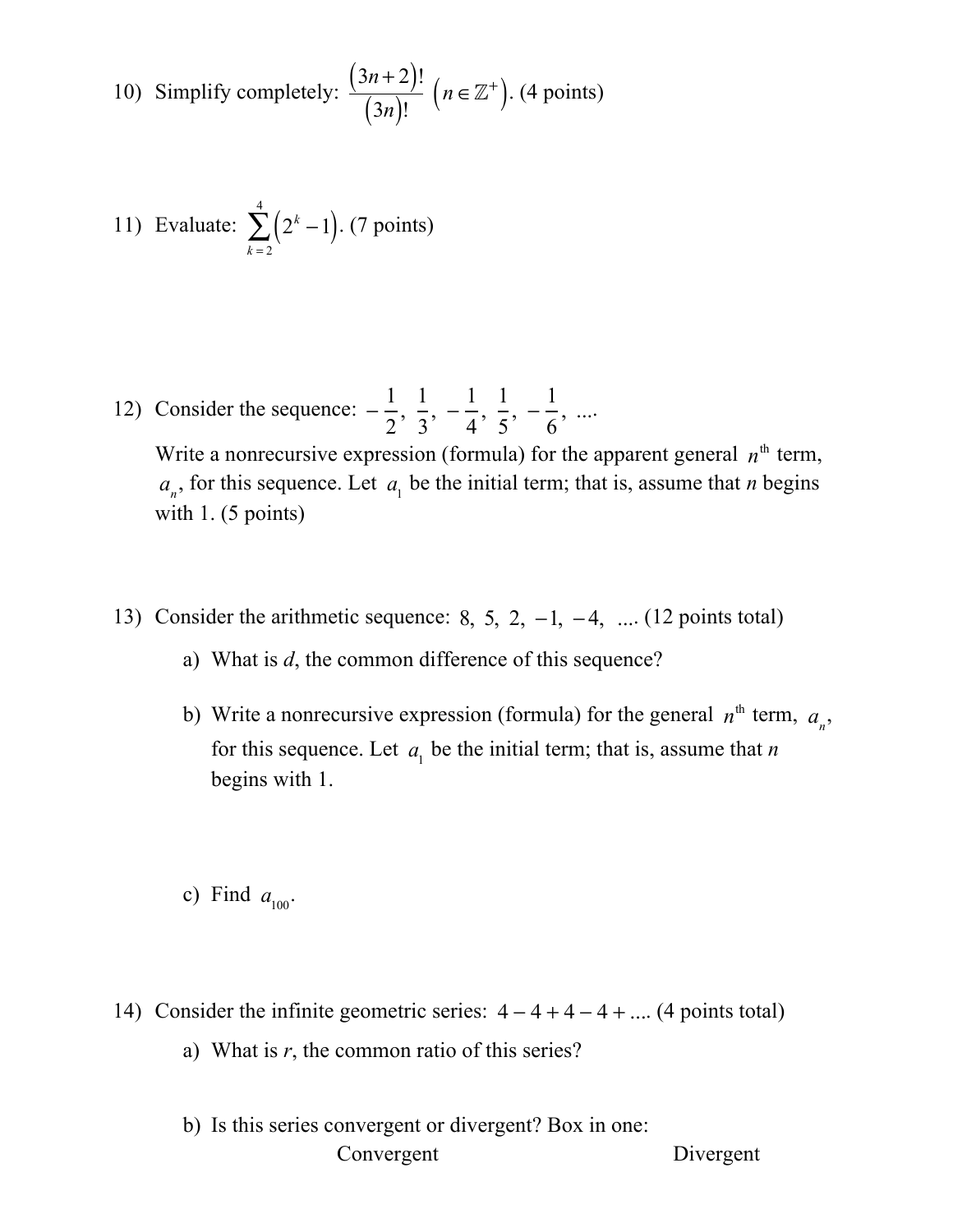- 15) Consider the geometric sequence: 10,  $-5$ ,  $\frac{5}{2}$ ,  $-\frac{5}{4}$ ,  $\frac{5}{8}$ , ... (16 points total) 2  $, -\frac{5}{4}$ 4  $\frac{5}{1}$ 8 , ...
	- a) Write a nonrecursive expression (formula) for the general  $n<sup>th</sup>$  term,  $a_n$ , for this sequence. Let  $a_1$  be the initial term; that is, assume that *n* begins with 1.

b) Find the sum of the corresponding geometric series,  $\sum a_n$ , which is: *n*=1  $\sum^{\infty}$  $10 - 5 +$  $\frac{5}{2} - \frac{5}{4}$ + 5  $\frac{3}{8}$  – ...

c) Is the series in b) convergent or divergent? Box in one:

Convergent Divergent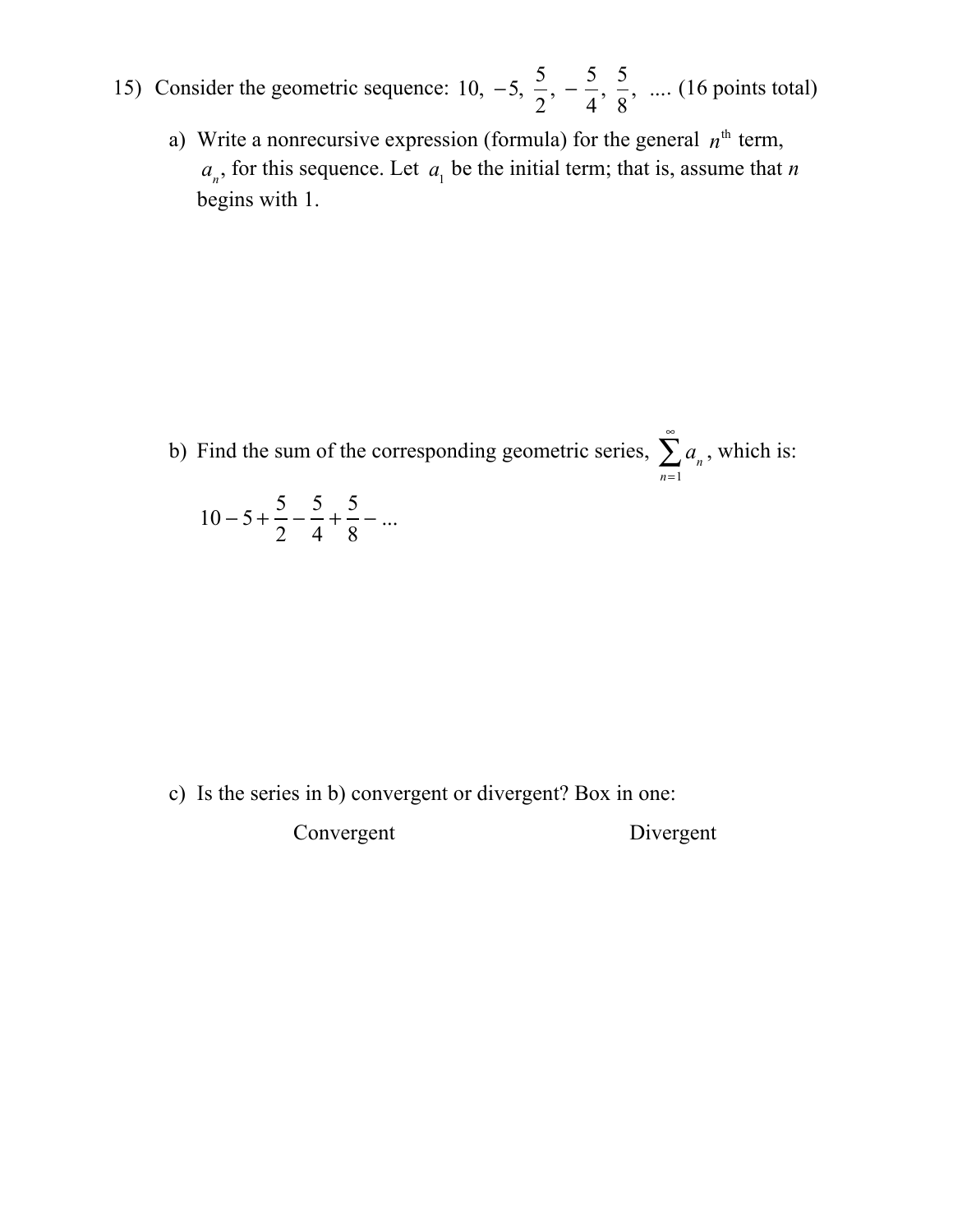16) Prove using mathematical induction:  $1+2+3+...+n=\frac{n(n+1)}{2}$   $(\forall n \in \mathbb{Z}^+).$ (14 points)  $\frac{n+1}{2}$   $(\forall n \in \mathbb{Z}^+)$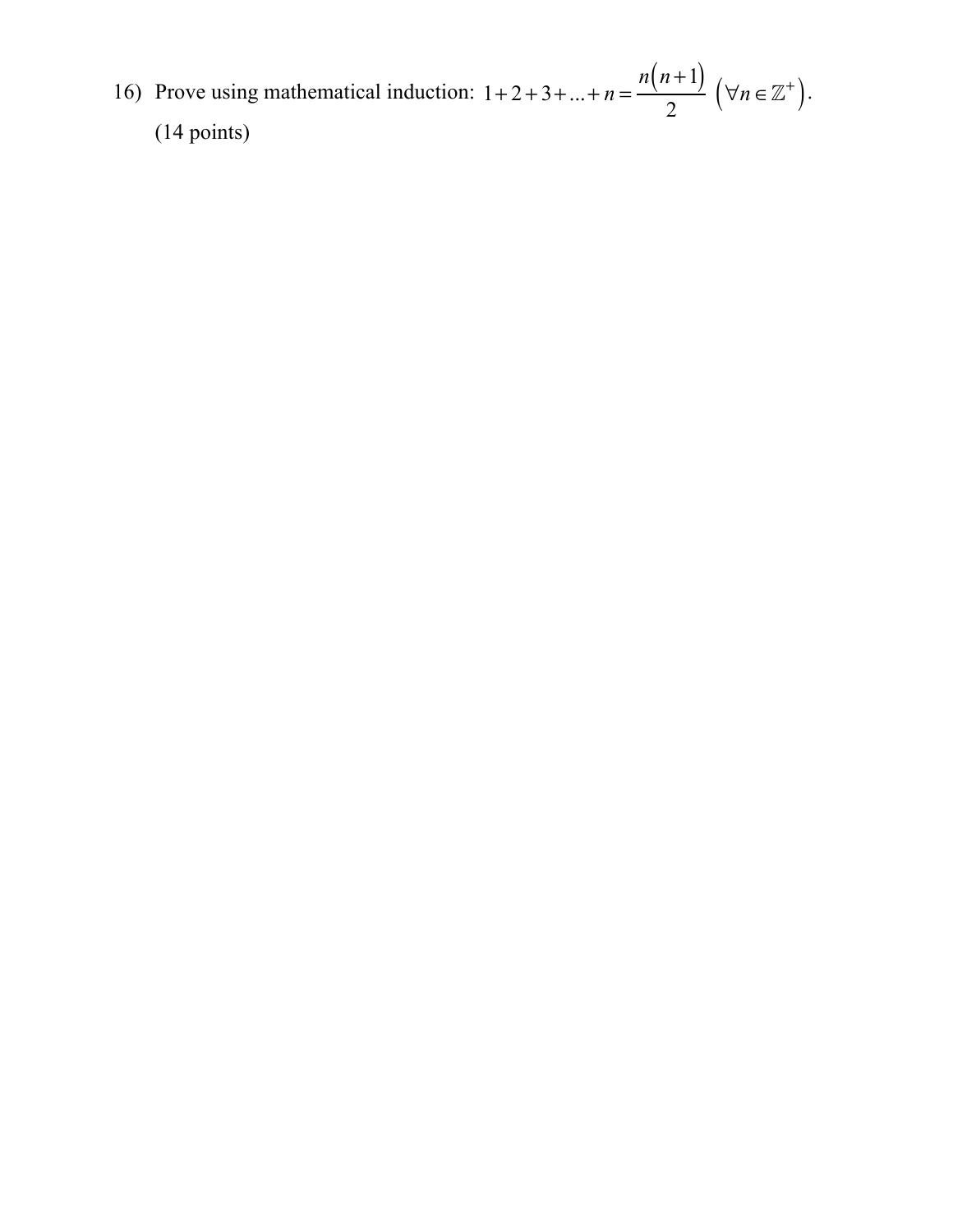17) Use the Binomial Theorem to expand and simplify:  $(x+h)^4$ . (10 points)

18) Let  $f(x) = x^4$ . Use your answer from 17) to evaluate and simplify the following difference quotient completely: (5 points)  $f(x+h)-f(x)$  $\frac{h}{h}$   $(h \neq 0)$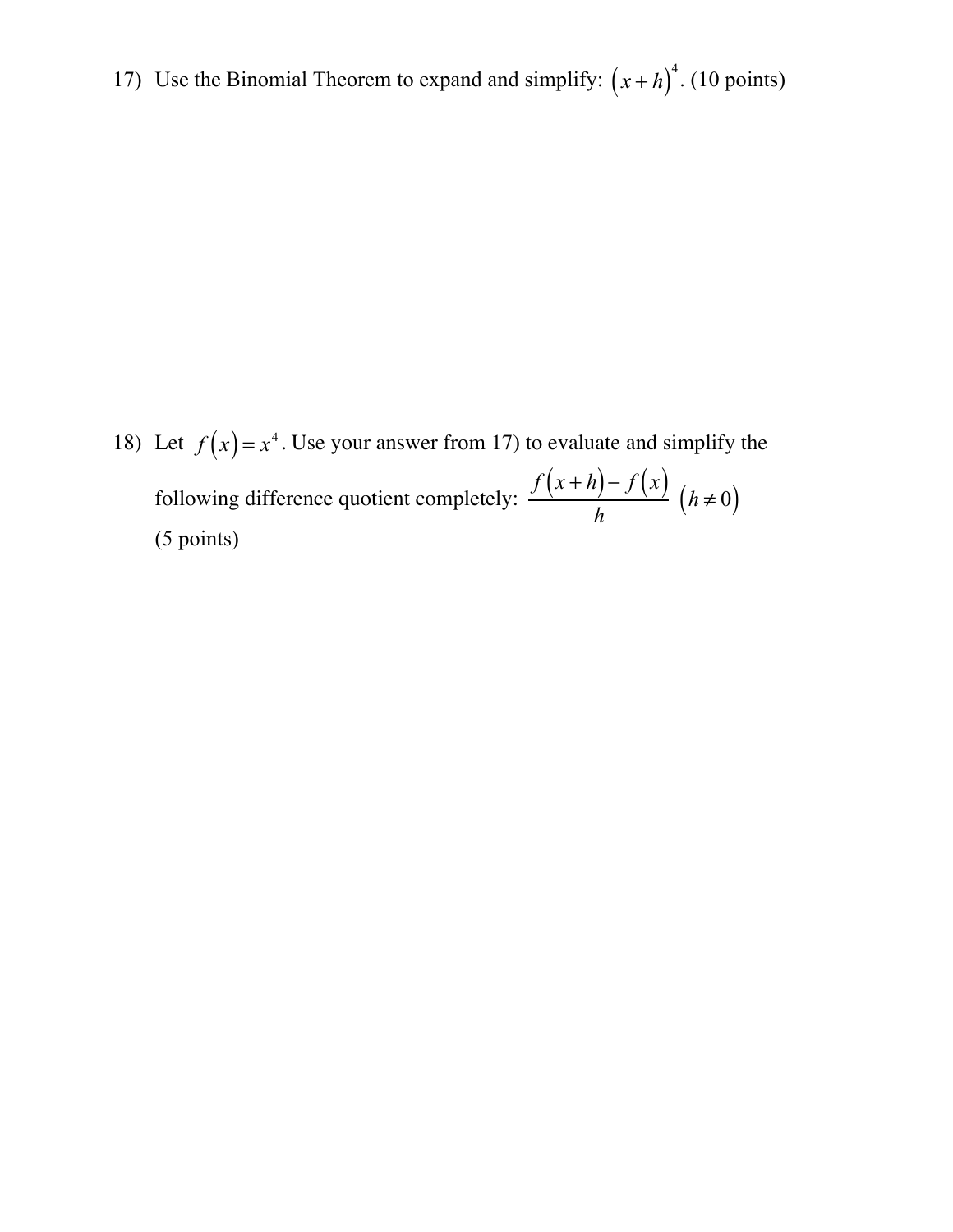- 19) An ellipse has equation  $4x^2 + y^2 + 24x 4y + 24 = 0$  in the usual *xy*-plane. (26 points total)
	- a) Find the standard form of the equation of this ellipse. (11 points)

- b) The center of this ellipse is at what point? (2 points)
- c) The vertices of this ellipse are at what points? (4 points)
- d) The foci of this ellipse are at what points? (6 points)

- e) What is the eccentricity of this ellipse? (3 points)
- 20) The graph below is the graph of (box in one:)  $x^2 y^2 = 1$   $y^2 x^2 = 1$ (3 points)